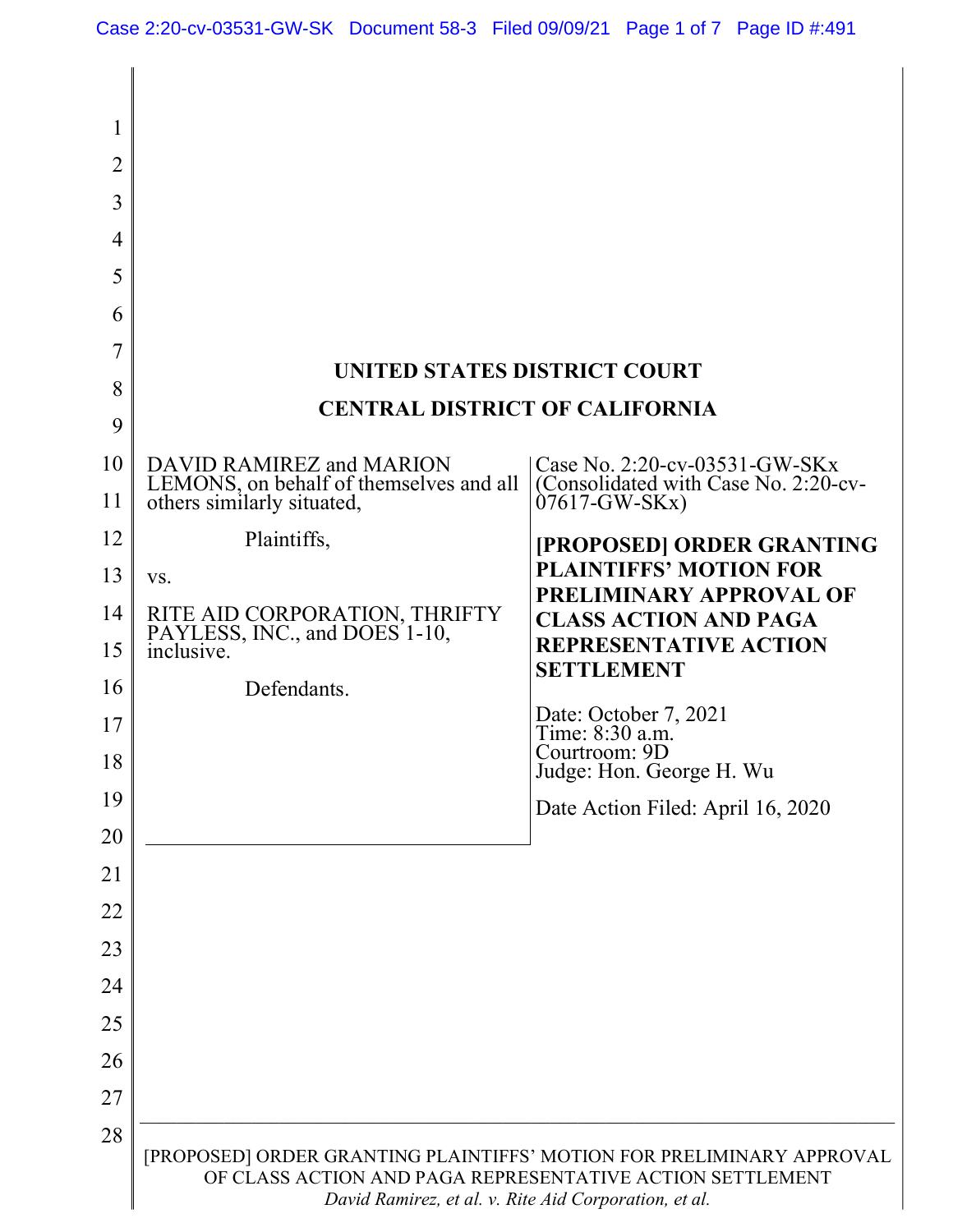1 2 3 4 5 The Motion for Preliminary Approval of Class and PAGA Representative Action Settlement, filed by Plaintiffs David Ramirez and Marion Lemons ("Plaintiffs"), came on for hearing regularly in Courtroom 9D of the above captioned court, the Honorable George H. Wu, presiding, on October 7, 2021. Defendants Rite Aid Corporation and Thrifty Payless, Inc. (collectively "Defendants") do not oppose the motion.

6 7 8 Having reviewed the papers and documents presented, having heard the statements of counsel, and having considered the matter, the Court HEREBY ORDERS THE FOLLOWING:

9 10 11 12 1. The Court hereby GRANTS preliminary approval of the terms and conditions contained in the Settlement, attached hereto as Exhibit 1. The Court preliminarily finds that the terms of the Settlement appear to be within the range of possible approval, pursuant to Federal Rule of Civil Procedure 23 and applicable law.

13 14 15 16 17 18 19 20 21 22 2. The Court finds on a preliminary basis that: (1) the settlement amount is fair and reasonable when balanced against the probable outcome of further litigation relating to class certification, liability and damages issues, and potential appeals; (2) sufficient discovery, investigation, research, and litigation have been conducted such that counsel for the Parties at this time are able to reasonably evaluate their respective positions; (3) settlement at this time will avoid substantial costs, delay, and risks that would be presented by the further prosecution of the litigation; and (4) the proposed Settlement has been reached as the result of intensive, serious, and non-collusive negotiations between the Parties. Accordingly, the Court preliminarily finds that the Settlement was entered into in good faith.

23 24 25 26 3. The Court hereby GRANTS conditional certification of the provisional Settlement Class, in accordance with the Settlement, for the purposes of this Settlement only. The Settlement Class is defined as those individuals who, according to TPI's [Thrifty Payless, Inc.'s] personnel and payroll records, worked for TPI as a non-exempt

27

1

28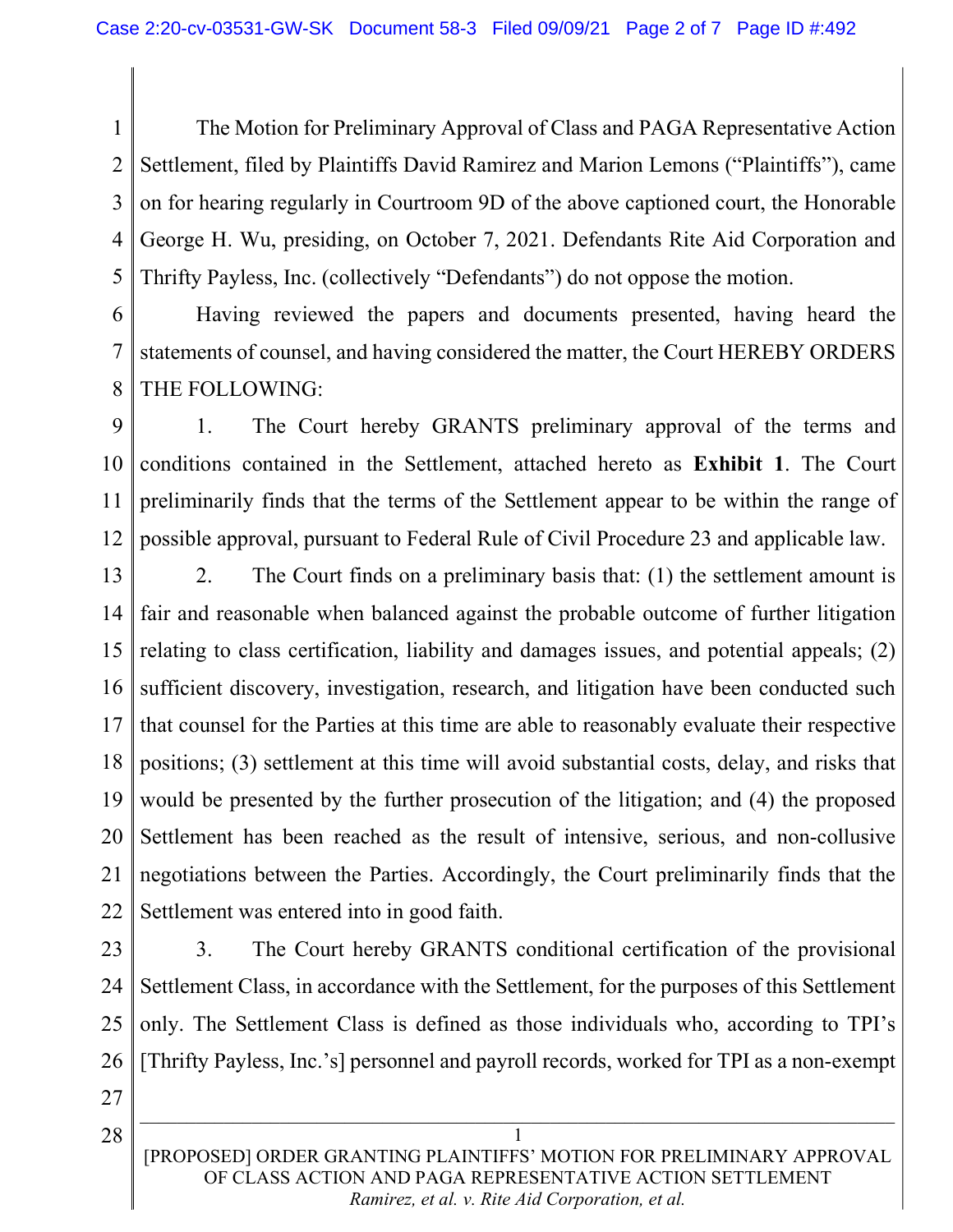1 2 3 associate in a Rite Aid retail store in California at any time during the period of April 16, 2016 through the date of the Court's order granting preliminary approval of the Settlement.

4 5 6 4. The Court hereby authorizes the retention of JND Legal Administration ("JND") as Settlement Administrator for the purpose of the Settlement, with reasonable administration costs currently estimated at \$98,023.00.

7 8 5. The Court hereby conditionally appoints Schneider Wallace Cottrell Konecky LLP and Aiman-Smith & Marcy PC as Counsel for the Class.

9 10 6. The Court hereby conditionally appoints Plaintiffs David Ramirez and Marion Lemons as Representatives for the Class.

11 12 13 14 15 16 17 18 7. The Court hereby APPROVES the Notice of Settlement attached to the Settlement as Exhibit A. The Court finds that the Notice of Settlement, along with the related notification procedure contemplated by the Settlement, constitute the best notice practicable under the circumstances and are in full compliance with the applicable laws and the requirements of due process. The Court further finds that the Notice appears to fully and accurately inform the Members of the Class of all material elements of the proposed Settlement, of their right to be excluded from the Settlement, and of their right and opportunity to object to the Settlement.

19 20 21 22 23 24 25 8. The Court hereby authorizes dissemination of the Notice of Settlement to the Class. Subject to the terms of the Settlement, the Notice of Settlement shall be mailed via first-class mail to the most recent known address of each Class Member within the timeframe specified in the Settlement, and sent via email to all such persons for whom Defendants have an email address. The Parties are authorized to make nonsubstantive changes to the proposed Notice of Settlement that are consistent with the terms of the Settlement and this Order.

- 26
- 27

2 [PROPOSED] ORDER GRANTING PLAINTIFFS' MOTION FOR PRELIMINARY APPROVAL OF CLASS ACTION AND PAGA REPRESENTATIVE ACTION SETTLEMENT Ramirez, et al. v. Rite Aid Corporation, et al.

28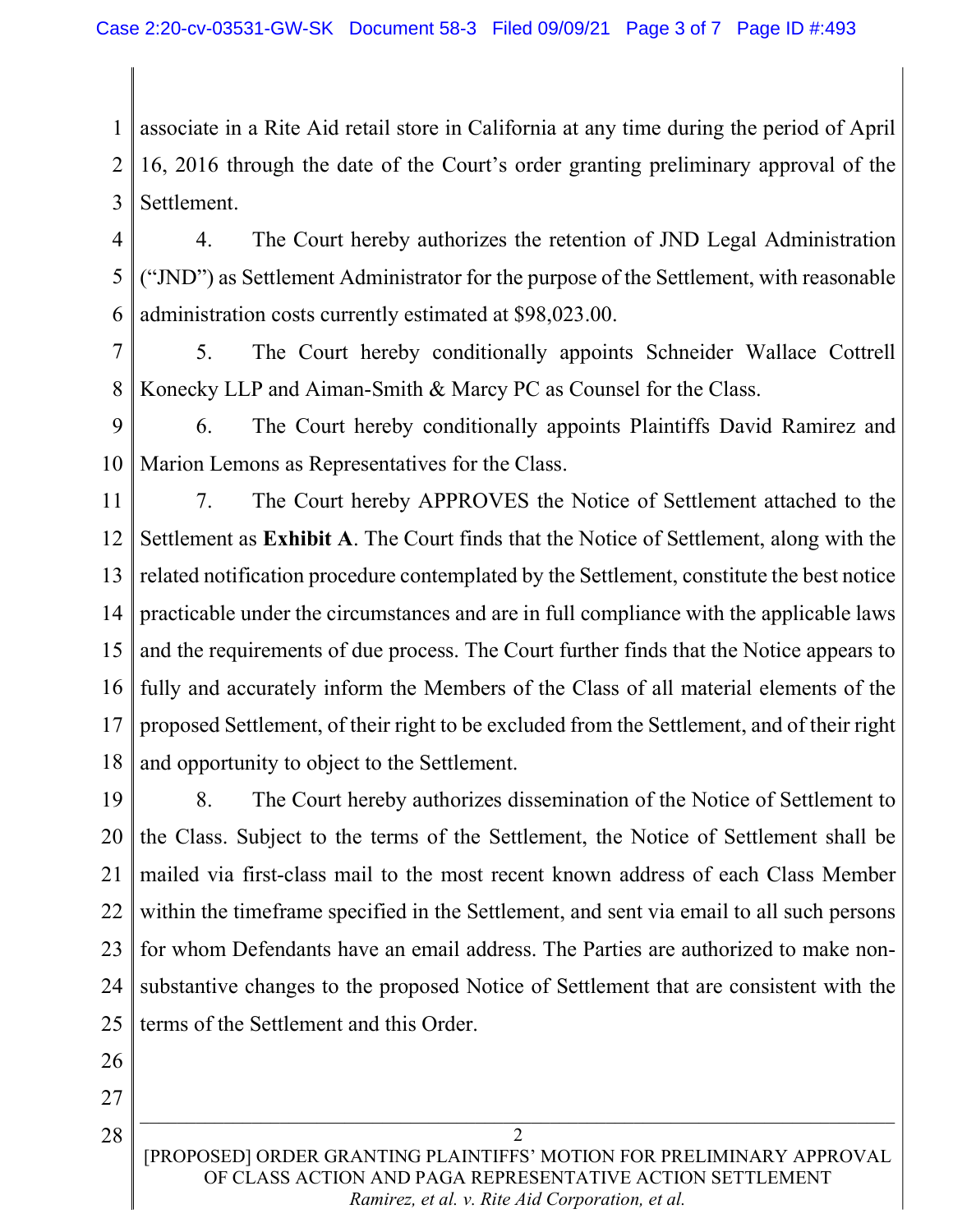1 2 3 4 5 6 9. The Court hereby APPROVES the proposed procedure for Members of the Class to request exclusion from the Settlement, which is to submit a written statement requesting exclusion to the Settlement Administrator during the time period permitted under the Settlement. Any Members of the Class who submit a written exclusion shall not be a member of the Class, shall be barred from participating in the Settlement, and shall receive no benefit from the Settlement.

7 8 9 10 11 12 13 14 10. The Court has reviewed the nature of the claims and the proposed allocation and deems such allocation appropriate or reasonable. The Court hereby conditionally approves the allocation of the Net Settlement Amount as follows: Onequarter (1/4) of all Settlement Share payments to Participating Class Members shall be considered wages and shall be subject to the withholding of all applicable local, state and federal taxes. Three-quarters (3/4) of all Settlement Share payments to Participating Class Members shall be considered non-wages for the settlement of interest claims, statutory and civil penalty claims, and for attorneys' fees.

15 16 17 18 11. Class Counsel's requests for attorneys' fees in the amount of one-third (33.33%) of the Gross Settlement Amount, or \$2,999,700.00, plus their costs, currently estimated at \$27,000, are conditionally approved subject to Class Counsel's motion for attorneys' fees and costs to be heard at the time of the final fairness hearing.

19 20 21 22 12. The Court ORDERS that Class Counsel shall file a motion for final approval of the Settlement, with the appropriate declarations and supporting evidence, including a declaration setting forth the identity of any members of the Class who request exclusion from the Settlement.

- 23 24 25 26 13. The Court ORDERS that Class Counsel shall file a motion for approval of the fee and cost award and of the service awards to the Class Representatives, with the appropriate declarations and supporting evidence, to be heard at the same time as the motion for final approval of the Settlement.
- 27

28

3 [PROPOSED] ORDER GRANTING PLAINTIFFS' MOTION FOR PRELIMINARY APPROVAL OF CLASS ACTION AND PAGA REPRESENTATIVE ACTION SETTLEMENT Ramirez, et al. v. Rite Aid Corporation, et al.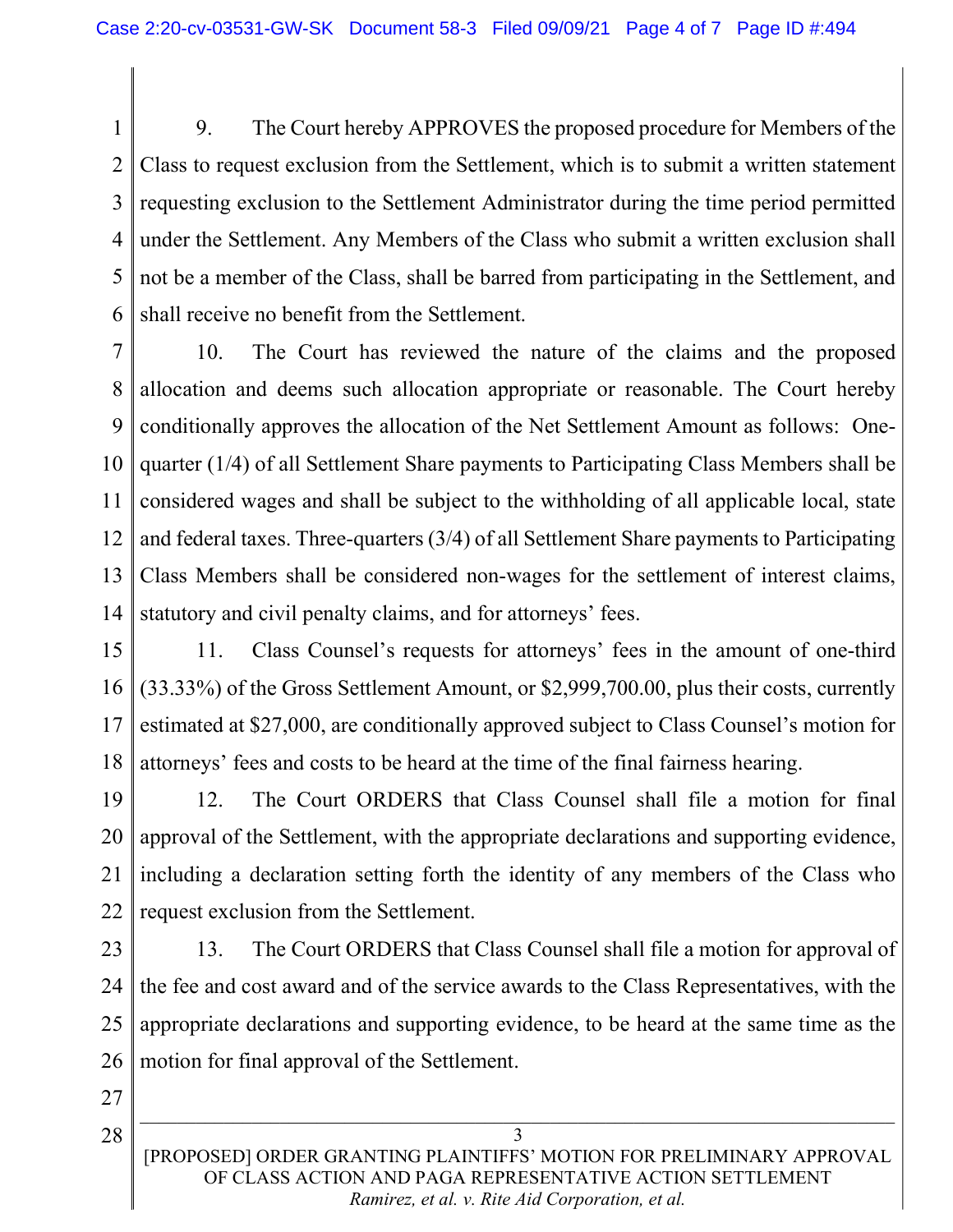1 2 3 4 5 6 7 14. The Court further ORDERS that each Member of Class shall be given a full opportunity to object to the Settlement and request for attorneys' fees, and to participate at a Final Approval Hearing, which the Court sets to commence on \_\_\_\_\_\_\_\_\_\_\_\_\_\_\_\_\_\_\_\_\_\_, 2021, at 8:30 a.m. in Courtroom 9D of the United States District Court, Central District of California. Any Class Member seeking to object to the proposed Settlement may file such objection in writing with the Court and shall serve such objection on the Settlement Administrator.

8 9 10 15. Accordingly, GOOD CAUSE APPEARING, the Court hereby APPROVES the proposed Notice of Settlement and the proposed notice process, and adopts the following dates and deadlines:

11

| 12 | Date of preliminary approval of the                                                                                                |                                                          |  |  |  |
|----|------------------------------------------------------------------------------------------------------------------------------------|----------------------------------------------------------|--|--|--|
| 13 | Settlement as to the Class                                                                                                         |                                                          |  |  |  |
|    | Deadline for Defendants to pay the                                                                                                 | The latest of:                                           |  |  |  |
| 14 | Administrator all amounts awarded and                                                                                              | 14 calendar days following the                           |  |  |  |
| 15 | approved by the Court ("Payment Date")                                                                                             | entry of a Judgment finally<br>approving this Settlement |  |  |  |
| 16 |                                                                                                                                    | If an objection is filed, 14                             |  |  |  |
| 17 |                                                                                                                                    | calendar days after any                                  |  |  |  |
| 18 |                                                                                                                                    | deadline to file an appeal has<br>expired                |  |  |  |
| 19 |                                                                                                                                    | If an appeal has been taken or                           |  |  |  |
| 20 |                                                                                                                                    | sought, 14 calendar days after                           |  |  |  |
|    |                                                                                                                                    | the Judgment is finally                                  |  |  |  |
| 21 |                                                                                                                                    | affirmed by an appellate court                           |  |  |  |
| 22 |                                                                                                                                    | with no possibility of<br>subsequent appeal or judicial  |  |  |  |
| 23 |                                                                                                                                    | review, or the date the                                  |  |  |  |
| 24 |                                                                                                                                    | $appeal(s)$ or reviews are finally                       |  |  |  |
|    |                                                                                                                                    | dismissed                                                |  |  |  |
| 25 | Deadline for Defendants to provide to                                                                                              | Within 30 calendar days of the                           |  |  |  |
| 26 | Administrator a list containing, for each                                                                                          | Court's Preliminary Approval Order                       |  |  |  |
|    | Class Member, the following information:                                                                                           |                                                          |  |  |  |
| 27 |                                                                                                                                    |                                                          |  |  |  |
| 28 | $\overline{4}$                                                                                                                     |                                                          |  |  |  |
|    | [PROPOSED] ORDER GRANTING PLAINTIFFS' MOTION FOR PRELIMINARY APPROVAL<br>OF CLASS ACTION AND PAGA REPRESENTATIVE ACTION SETTLEMENT |                                                          |  |  |  |
|    |                                                                                                                                    |                                                          |  |  |  |
|    | Ramirez, et al. v. Rite Aid Corporation, et al.                                                                                    |                                                          |  |  |  |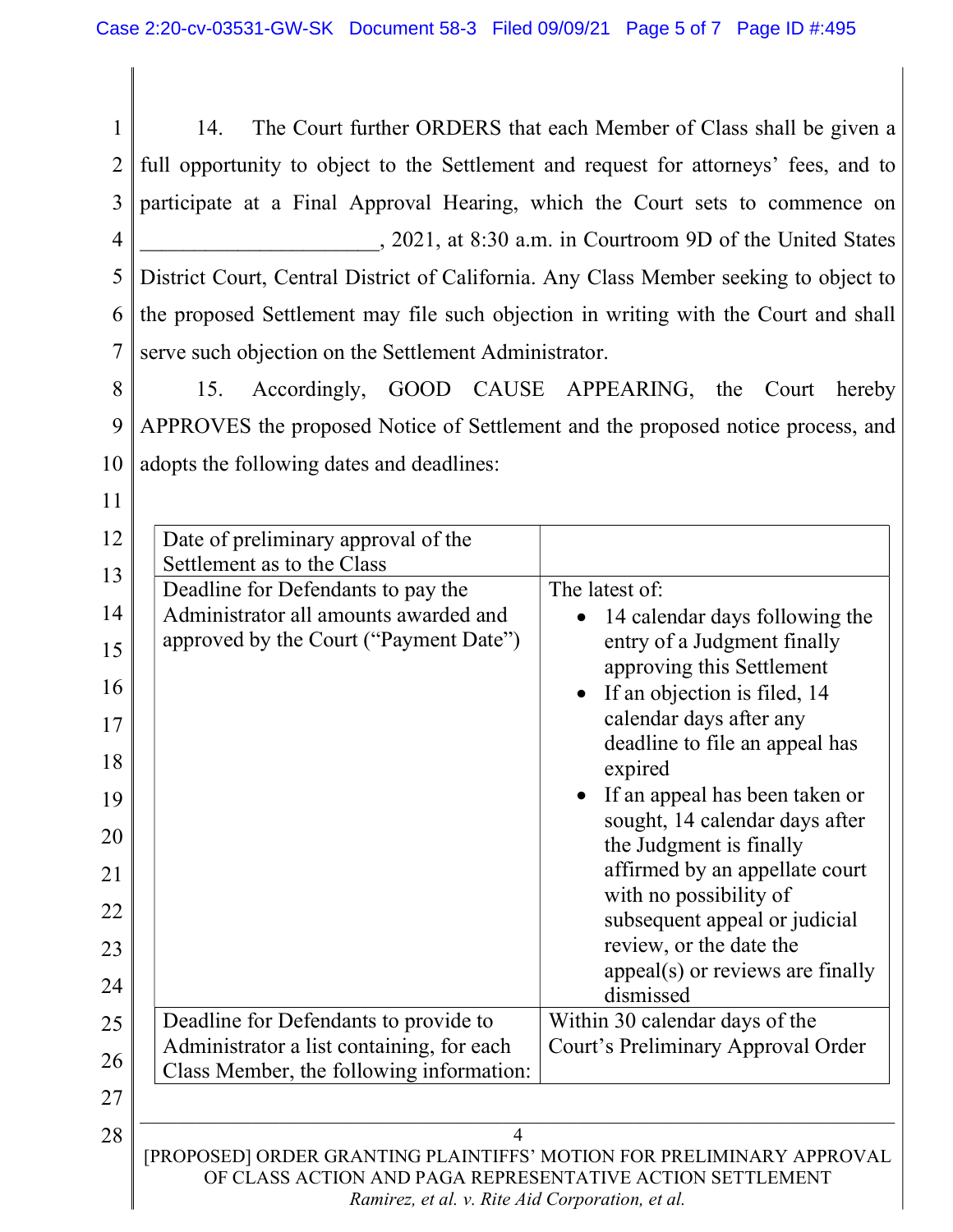| 1              |                                                           | $(1)$ name; $(2)$ last known address, email                                      |                                        |  |  |
|----------------|-----------------------------------------------------------|----------------------------------------------------------------------------------|----------------------------------------|--|--|
|                |                                                           | address (to the extent such information is                                       |                                        |  |  |
| $\overline{2}$ |                                                           | maintained in Defendants' Human                                                  |                                        |  |  |
| 3              |                                                           | Resources Information System) and                                                |                                        |  |  |
|                |                                                           | phone number (to the extent such                                                 |                                        |  |  |
| 4              |                                                           | information is maintained in Defendants'                                         |                                        |  |  |
| 5              |                                                           | Human Resources Information System);                                             |                                        |  |  |
| 6              |                                                           | (3) number of weeks worked by each                                               |                                        |  |  |
|                |                                                           | individual as a non-exempt associate in a                                        |                                        |  |  |
| 7              |                                                           | Rite Aid retail store during the Class                                           |                                        |  |  |
| 8              |                                                           | Period; and (4) Social Security number.<br>Concurrently, Defendant shall provide |                                        |  |  |
|                |                                                           | Class Counsel a list containing, for each                                        |                                        |  |  |
| 9              |                                                           | employee at issue, associate identification                                      |                                        |  |  |
| 10             |                                                           | number, last four digits of the employee's                                       |                                        |  |  |
| 11             |                                                           | Social Security number, and total number                                         |                                        |  |  |
|                |                                                           | of workweeks.                                                                    |                                        |  |  |
| 12             |                                                           | Deadline for Administrator to mail and                                           | Within 10 business days after          |  |  |
| 13             |                                                           | email the Class Notice to Class Members                                          | Administrator receives the Class List  |  |  |
| 14             |                                                           | Deadline for Settlement Class Members                                            | Within 30 days after Notice is         |  |  |
|                |                                                           | to submit challenges regarding the                                               | initially mailed to the class          |  |  |
| 15             |                                                           | number of workweeks worked                                                       |                                        |  |  |
| 16             |                                                           | Deadline for Settlement Class Members                                            | Within 30 days after Notice is         |  |  |
|                |                                                           | to postmark request to opt-out or file                                           | initially mailed to the class          |  |  |
| 17             |                                                           | objections to the Settlement                                                     |                                        |  |  |
| 18             |                                                           | Deadline for Administrator to provide the                                        | At least 10 days prior to the Final    |  |  |
|                |                                                           | Court with a declaration attesting to<br>completion of the notice process        | <b>Approval Hearing</b>                |  |  |
| 19             |                                                           | Deadline for filing of Final Approval                                            | According to Local Rule 6-1            |  |  |
| 20             |                                                           | Motion                                                                           |                                        |  |  |
| 21             |                                                           | Final Approval Hearing                                                           |                                        |  |  |
|                |                                                           | <b>Effective Date</b>                                                            | Upon execution by all Parties, Class   |  |  |
| 22             |                                                           |                                                                                  | Counsel, Defendants' counsel, and      |  |  |
| 23             |                                                           |                                                                                  | Final Approval from the Court,         |  |  |
| 24             |                                                           |                                                                                  | following Notice to Class Members      |  |  |
|                |                                                           |                                                                                  | and a formal fairness hearing and      |  |  |
| 25             |                                                           |                                                                                  | entry of a final judgment by the Court |  |  |
| 26             |                                                           | Deadline for Administrator to make all                                           | Within ten $(10)$ business days of the |  |  |
| 27             |                                                           | payments due under the Settlement                                                | <b>Payment Date</b>                    |  |  |
|                |                                                           |                                                                                  |                                        |  |  |
| 28             |                                                           | 5<br>[PROPOSED] ORDER GRANTING PLAINTIFFS' MOTION FOR PRELIMINARY APPROVAL       |                                        |  |  |
|                | OF CLASS ACTION AND PAGA REPRESENTATIVE ACTION SETTLEMENT |                                                                                  |                                        |  |  |
|                | Ramirez, et al. v. Rite Aid Corporation, et al.           |                                                                                  |                                        |  |  |